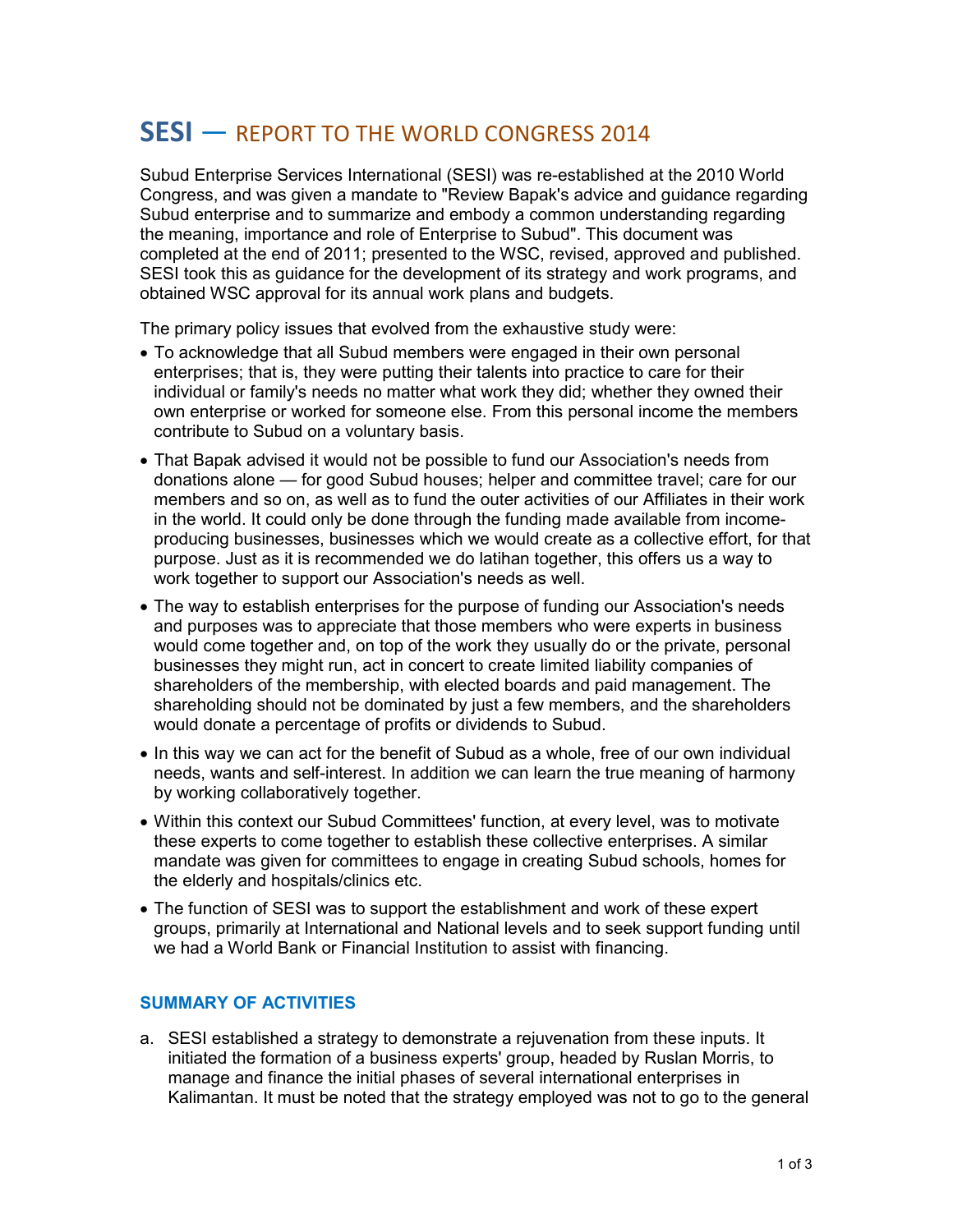membership for start-up funding but to fund the initial development of these enterprises through a "founding" experts' group. However once any enterprise was up and running then further shareholders would be brought in to expand the business and ensure that the original investors did not retain a majority ownership of the company. The first Kalimantan Enterprise is expected to start sending profits to Subud in 2014.

- b. SESI began work on a Phase 2 in 2013 designed to expand the Kalimantan enterprise development model to other business expert groups to be formed in other countries. To date SESI is aware of at least two other "incubation model" groups that are being formed, one elsewhere in Asia and the other in Europe, who expect to report positive results by 2016, and the USA has committed itself to form a National Enterprise working group at their recent 2014 national congress.
- c. To support this effort, SESI has been working to create databases of business experts across all sectors and disciples in Subud. The software has been produced by the WSA's "Intranet" team but population of the database has been constrained by a delay in receipt of promised funding, only recently resolved.
- d. SESI has worked closely with SES Representatives, notably in Australia, the UK and the USA. Recently SES Representatives were appointed in Ecuador and Mexico, and the UK Representative moved to Spain and established an innovative Zonal SES Representation.
- e. Not a few members have approached SESI to support the development of their personal enterprises. These include artists and handicraft manufacturers seeking agents; members wishing to start schools or retirement communities, members looking for business partners, and members wishing to develop or expand existing, general businesses. SESI has responded by trying to put members together to support each other and by trying to get other Affiliates to support those enterprises in the arts, education and care arenas, but with only modest success. In general SESI seeks to develop more local, national and group support for individual members' enterprises though SES Representatives and through their web site, but would like to see the other Affiliates more active in social enterprise fields rather than in just humanitarian work.
- f. SESI proposed to SDIA that they jointly establish a Virtual Micro-Credit program but we were unable to establish the grass-roots mechanisms for indentifying local NGO's with the credibility to manage the field-work.
- g. SESI has funded its work through donations from enterprises it has assisted and has received funds from the general WSA budget only in support of attending WSC meetings.

## **ISSUES & CONSTRAINTS**

h. **The Enterprise Model** -- SESI has taken as its model the advice and guidance that Bapak gave us in establishing, firstly, a World Bank and then building the S.Widjojo office building in Jakarta, as significant projects. However, SESI has always appreciated that it will take time to rebuild confidence and a structure to be able to support the Subud enterprise model Bapak proposed and demonstrated. It is for this reason that it has approached the issue more in the form of establishing smaller enterprises in an "incubation model" as in Kalimantan; enterprises started by a